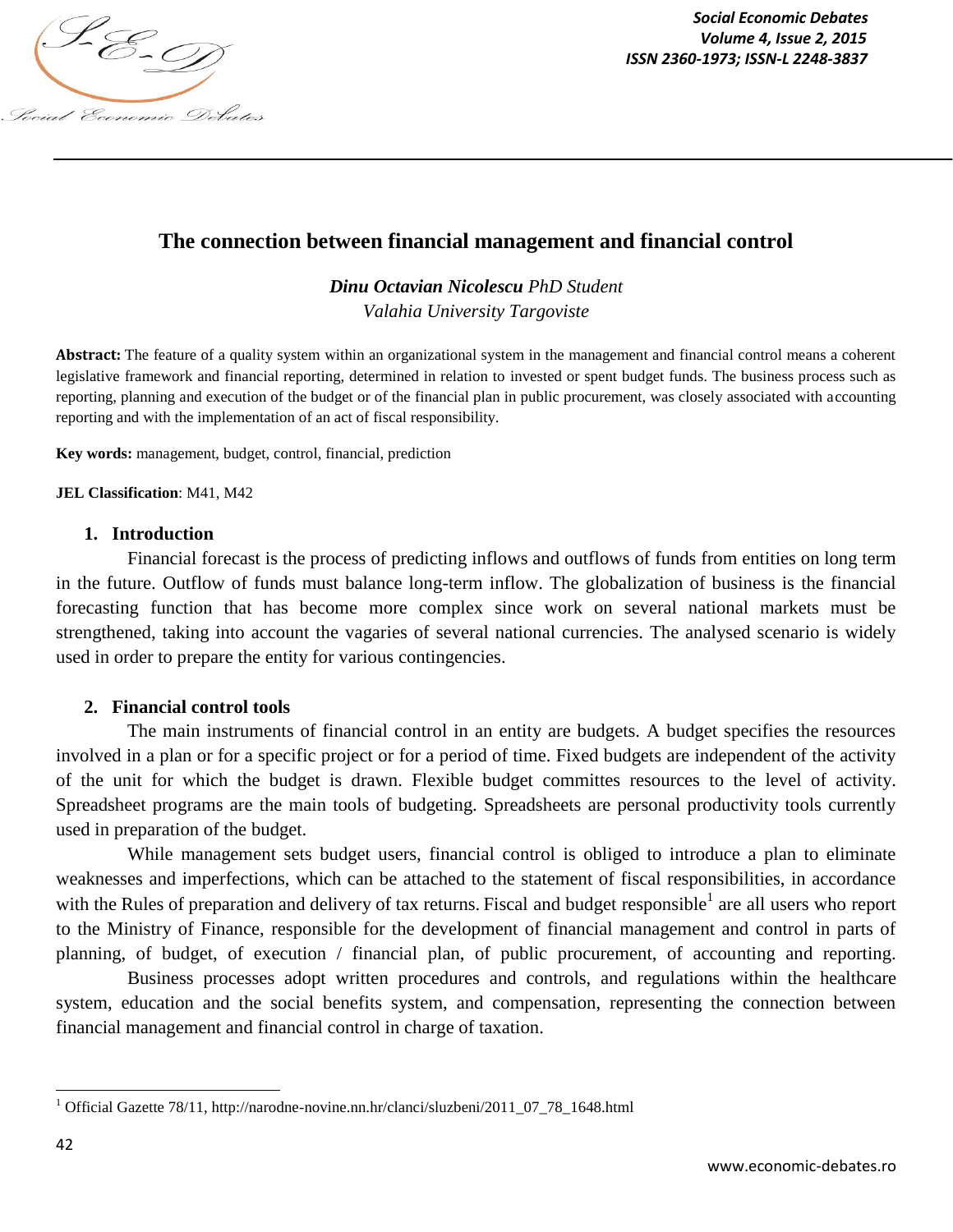Given the link between financial management and control and fiscal responsibility, it is necessary to define and regulate those processes that require written procedures on fiscal responsibility. The procedure of creating contractual obligations include the process of making a financial plan and a procurement plan<sup>2</sup>.

The activities listed in organizational procedures should focus on the development of control activities, of systems of recording and reporting in order to ensure legal uses dedicated in order to cover all the gaps declared from the funds.

The strategy of control and management over the past decade, Balanced Score Card (BSC) (Kaplan, Norton, 1996), has become one of the effective tools for managing the implementation and monitoring the execution of the strategy as it helps aligning the strategy with the expected performance and underlines the importance of financial objectives for employee's functional areas and business units. BSC ensures that the strategy is translated into objectives, operational actions, financial objectives and focuses on four main dimensions: financial, learning and growth, customer satisfaction and internal business processes factors.

The financial system has been for a long time the standard for assessing the performance of a company. BSC supports the role of finance in establishing and monitoring the specific and measurable objectives based on strategic and financial coordinates, thus allowing the entity to operate efficiently and effectively. Financial objectives and values are based on "best in industry" benchmarking and include:

### *Cash Flow*

Cash Flow is a measure of financial solvency of the company and shows how effective the used financial resources are to generate additional cash for future investments (Grant, 1997). This represents the available net cash after reducing investment and increases of the capital of cash flow exploited by the company. Companies should use this value when they anticipate substantial capital expenditure in the near future or for the implemented projects.

#### *Added value*

The added value is a risk-adjusted basis and it is aided by management through effective decisions in a timely manner to expand business that increases the economic value of the company and which implements corrective measures (Grant, 1997); is determined by deducting the cost of capital operated in net income. Companies set objectives with added value in order to assess the economic contributions in business evaluation and the improvement in the process of resource allocation.

# *Managing assets*

Managing the assets requires effective management of current assets (cash, receivables, inventory) and current liabilities (debts, commitments), turnover, improving capital management and cash conversion. Companies should use this practice when their operating performance falls inside benchmarks in the industry or assessed companies.

 $\overline{\phantom{a}}$ 

<sup>&</sup>lt;sup>2</sup> http://www.mfin.hr/en/financial-management-and-control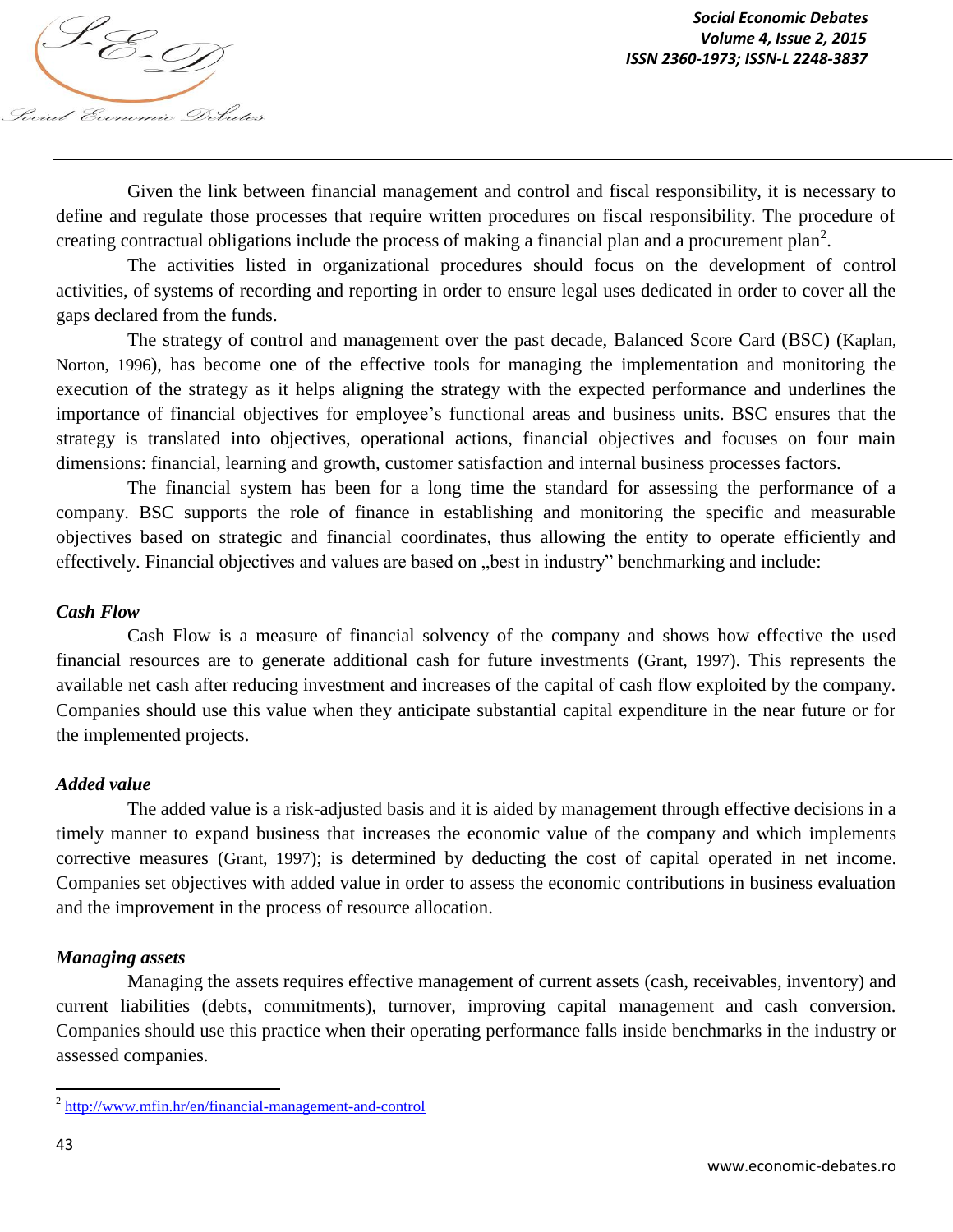

### *The financing decisions and capital structure*

In this case funding is limited to the optimal capital structure (indebtedness degree or leverage effect), being the level that minimizes the cost of capital of the company. This optimal structure of the capital determines company's ability of loan reserve (on short and long term) and the potential risk of financial problems (Barton, Gordon, 1987). Companies establish this structure, when their cost of capital rises above the one of direct competitors and there is a lack of new investment.

### *Profitability indicators*

These indicators are a measure of an entity's operational effectiveness. Profitability indicators also indicate inefficient areas requiring corrective actions of management, measure the relationship between profit and sales, total assets and net worth. Companies should objectively establish the rate of return when it is required in order to operate more efficiently and to improve activities compared to chained value.

#### *Growth indicators*

Growth indicators have assessed incresed sales and market share, have acceptable determined the growth deal regarding cuts in cash flow, profit margins, and returns to investment. Increasing ussualy drains in cash and in reserve of borrowing funds, and sometimes in aggressive asset management, being necessary to ensure enough cash to limited loan (Gale, Branch, 1981). Companies should objectively establish the growth indicators, when growth rates have lagged behind industry norms or when they have the operating effect of the higher leverage.

#### *Assessing and managing risks*

An entity must address its key uncertainties through the identification, measurement, control and existing risks in corporate governance, their likelihood, and their economic impact and also compliance with regulations. Then, a process should be implemented in order to mitigate the causes and effects of these risks (Pforsich, Kramer, Just, 2006). Companies must make these assessments when anticipating a greater uncertainty in their work or when there is a need to strengthen their culture towards risk through fiscal optimization. Many functional areas and business units need to manage the level of tax obligations undertaken in conducting business and understanding that the risk of mitigation is reduced, also they are expected aven to diminish charges (Lawrence, 1994).

Moreover, new initiatives, acquisitions and product development projects must be weighed against the fiscal implications and contribution after tax. In general, the performance should, whenever possible, be assessed as a tax base. Global companies must adopt this measure when operating in different environments of taxation, when they are able to take advantage of the mismatch in tax regulations.

In conclusion, the introduction of Balanced Scorecard has highlighted the financial performance as being one of the key success indicators of an entity that helps in linking strategic performance objectives and